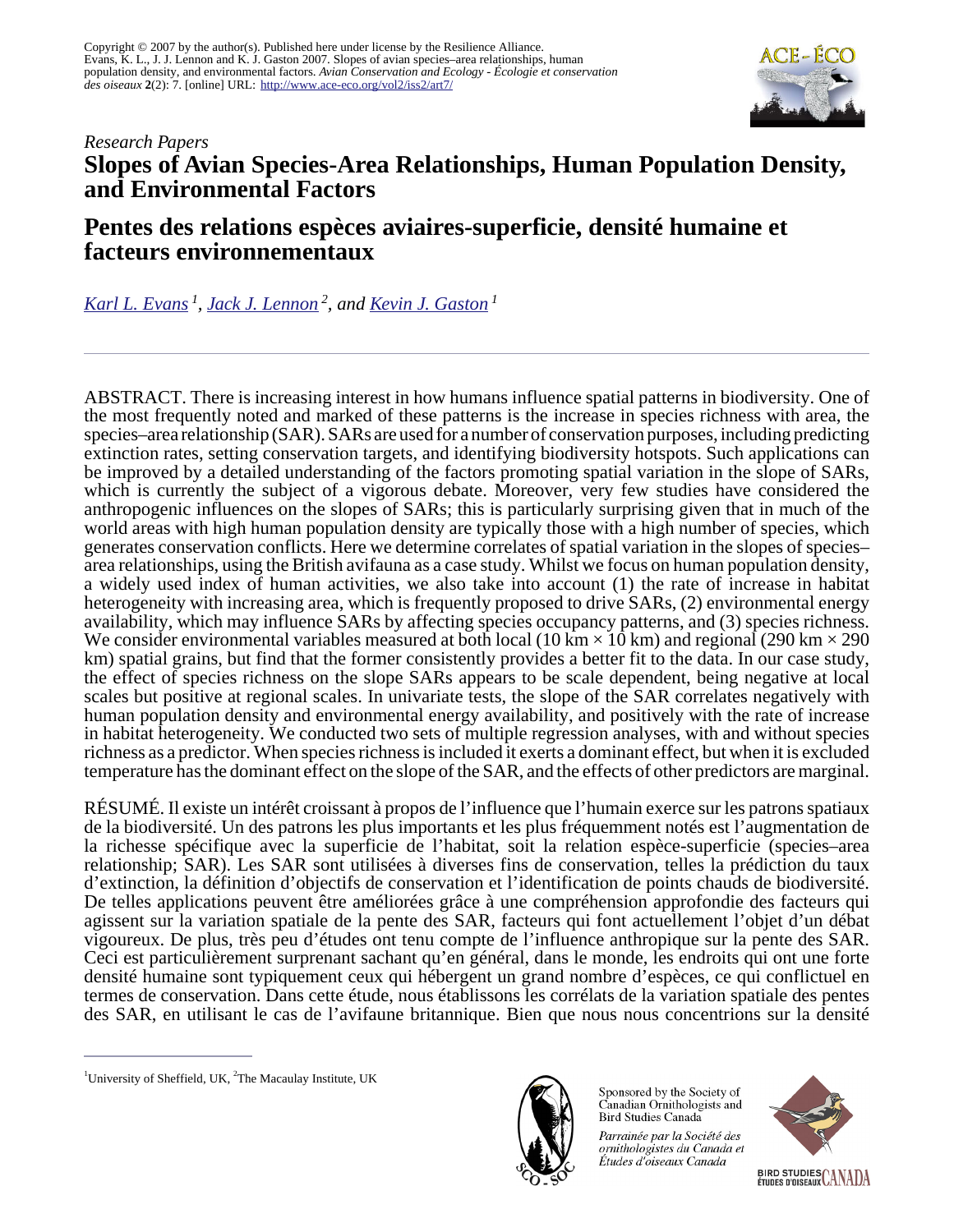humaine, un indice de l'activité humaine très largement utilisé, nous prenons aussi en compte : 1) le taux d'augmentation de l'hétérogénéité de l'habitat avec l'accroissement de la superficie, fréquemment invoqué en tant que cause des SAR; 2) la disponibilité d'énergie dans l'environnement, qui peut influencer les SAR en affectant les patrons d'occupation des espèces; 3) la richesse spécifique. Nous avons examiné les variables environnementales à l'échelle spatiale locale (10 km × 10 km) et régionale (290 km × 290 km), mais avons observé que l'échelle locale s'ajustait systématiquement mieux aux données. Dans notre étude, l'effet de la richesse spécifique sur la pente des SAR semble dépendre de l'échelle, puisqu'il est négatif à des échelles locales, mais positif à des échelles régionales. Les tests univariés révèlent que la pente de la SAR est corrélée négativement à la densité humaine et à la disponibilité d'énergie dans l'environnement; elle est corrélée positivement au taux d'augmentation de l'hétérogénéité de l'habitat. Nous avons réalisé deux séries d'analyses de régression multiple, avec et sans la richesse spécifique comme variable explicative. Lorsque la richesse spécifique est incluse dans l'analyse, elle exerce un effet dominant, mais lorsqu'elle est exclue, c'est la température qui exerce l'effet dominant sur la pente de la SAR; les autres variables explicatives ont un effet marginal.

Key Words: *habitat diversity; human population density; macroecology; spatial statistics; species-area relationships.*

#### **INTRODUCTION**

An emerging research agenda in conservation biology is exploring the impact of humans on largescale, i.e., macroecological, spatial patterns in biodiversity (Gaston 2004). Such studies typically use human population density as an index of human activity and have largely focused on the spatial congruence of species richness and human population density. The two are typically positively correlated, which generates conservation conflicts (Balmford et al. 2001, Luck et al. 2004, Gaston 2005, Evans et al. 2006, 2007). Rather little research has, however, been conducted that investigates the influence of humans on other spatial patterns in biodiversity (Gaston and Blackburn 2003, Gaston 2004, 2005, 2006). One of the earliest, most frequently noted and most marked of these patterns is the increase in species richness with area, i.e., the species–area relationship or SAR (Arrhenius 1921). Studies of human influence on SARs are particularly limited, being confined to preliminary investigations into the effects of human induced variation in habitat heterogeneity (Ma et al. 2002), and the influence of species introductions (Pyšek 1998, Moody 2000).

This lack of attention to human influences on SARs contrasts with the intense theoretical debate surrounding their mathematical form and underlying causal factors (e.g., Connor and McCoy 1979, Sugihara 1981, Wissel and Maier 1992, Holt

1993, Leitner and Rosenzweig 1997, Storch et al. 2003, Tjørve 2003, Turner and Tjørve 2005). There is also much empirical evidence that spatial patterns in habitat diversity contribute to SARs, although it can be difficult to define habitats in a manner that is independent of their species composition, particularly with regard to botanical diversity (Rosenzweig 1995). A steep increase in habitat diversity with area generally promotes steeper SARs (Williams 1964, Ricklefs and Lovette 1999, Storch et al. 2003, Triantis et al. 2003). However, spatial variation in the slope of the SAR and its ecological correlates have been explored much less frequently and intensively than other spatial patterns in biodiversity, such as species richness (but see Diniz-Filho et al. 2004, Rodríguez and Arita 2004, Drakare et al. 2006).

Despite uncertainty in the factors generating SARs, and variation in their slope, they have been used for a number of conservation purposes. These include, but are by no means limited to, the following. First, SARs are used to predict extinction rates following habitat loss as a consequence of factors such as deforestation or climate change (Cowlishaw 1999, Kinzig and Harte 2000, Brashares et al. 2001, Brooks et al. 2002, Seabloom et al. 2002, Brook et al. 2003, Thomas et al. 2004, Malcolm et al. 2006). Second, and closely related to the first, is the use of SARs to predict extinction rates in isolated blocks of fragmented habitat, including protected areas (Báldi and Vörös 2006, Benedick et al. 2006,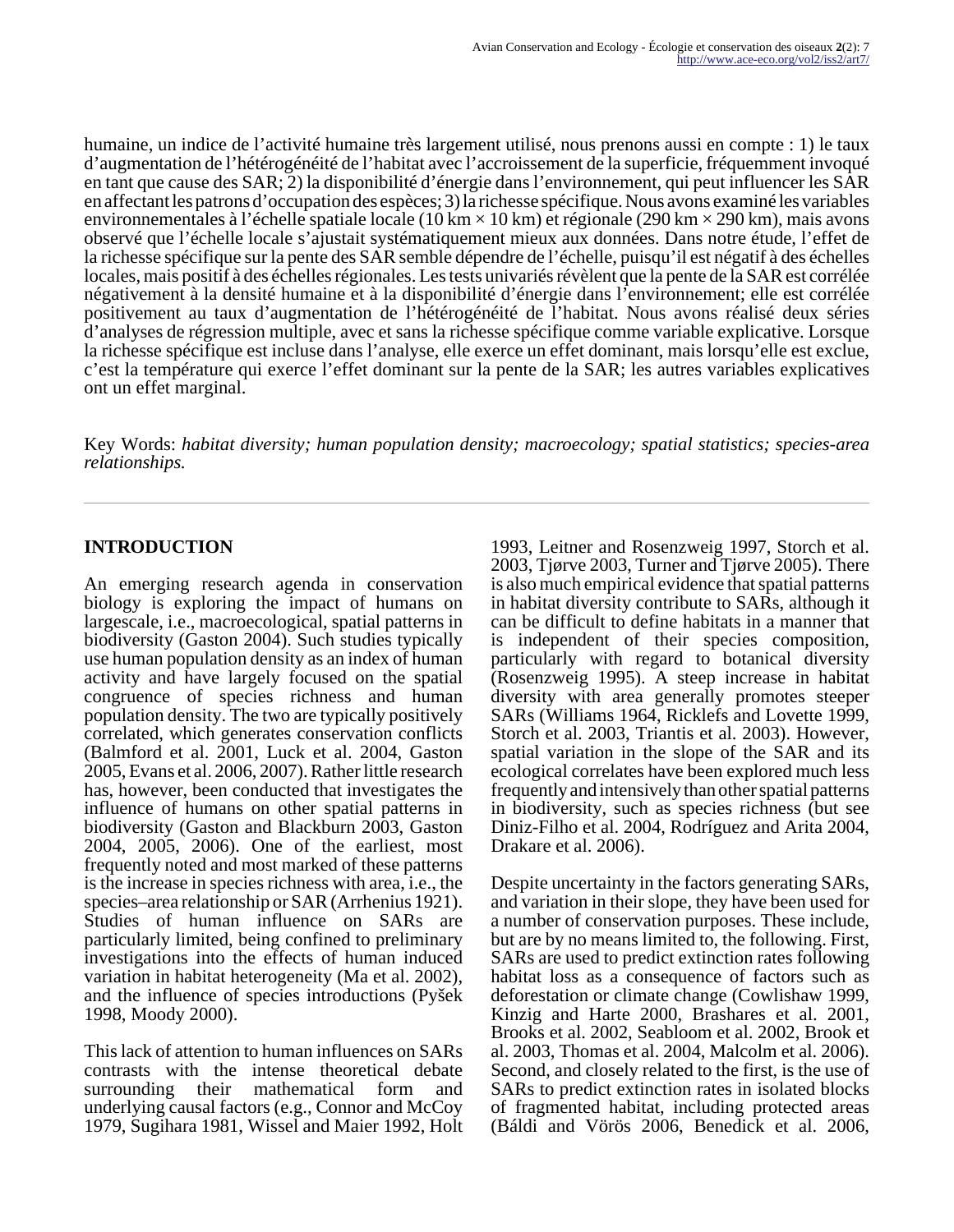Watling and Donelley 2006). Third, SARs are used to predict extinction rates following reductions in habitat diversity (Thrush et al. 2006). Fourth, they are used to assess the conservation value of alternative management options (Santos et al. 2006). Fifth, SARs are employed to estimate the amount of habitat that must be protected to maintain a target number of species in a biome (Desmet and Cowling 2004). Finally, SARs are used to assist in the identification of biodiversity hotspots by facilitating comparison between surveys that cover different spatial extents, or in identifying hotspots as sites that contain more species than expected given their area (Veech 2000, Hobohm 2003, van Gemerden et al. 2005, Werner and Buszko 2005, Fattorini 2006).

In these conservation applications one of the key parameters of interest is the slope of the SAR. For example, following a given rate of habitat loss, a greater proportion of species will be lost in regions with steep SARs than those with shallow ones. Also, in regions with shallower SARs a greater proportion of regional richness will be found in a given area of protected land than in regions with steeper SARs. Furthermore, the identity of the mechanisms generating the SAR is of fundamental importance to some of these applied uses. An obvious example is that using the SAR to make predictions regarding the impacts of loss of habitat diversity on species richness assumes that spatial patterns in habitat diversity play a key role in generating the SAR (Thrush et al. 2006). Clearly, if the factors and mechanisms influencing the slope of the SAR could be identified then resulting conservation recommendations could be made more accurate (Lewis 2006).

Methodological concerns may have hindered explorations of spatial variation in SARs and their correlates, including human population density. In continental landscapes, SARs are typically constructed by laying a nested series of quadrats of increasing size over species distribution maps, thus generating data on species richness in a number of different sized areas. In such analyses the largest quadrats typically overlap (e.g. Diniz-Filho et al. 2004, Rodríguez and Arita 2004) and thus the resultant SARs are not entirely independent of each other. This non-independence can be removed by arranging the largest quadrats in a non-overlapping manner, but doing so typically results in an insufficient number of SARs being available to describe spatial variation in their slope, and for formal statistical analysis. Reducing the size of the

largest quadrat seldom yields a sufficient number of additional SARs to enable statistical analysis, and reduces the number of data-points that are available to construct the individual SARs, which reduces their robustness and explanatory power.

Analytical techniques are now available that take the effects of spatial non-independence, i.e., spatial autocorrelation, within data into account. This enables one to investigate the environmental correlates of spatial variation in the slope of SARs constructed using overlapping quadrats, whilst remaining free of concerns regarding the nonindependence of the SARs (Lennon et al. 2001). Analyses that take spatial non-independence into account are variously described as mixed-effects modeling, spatial regression analysis or geostatistical analysis, and are increasingly employed in macroecology studies. They estimate the nature of spatial non-independence and adjust parameter estimates and significance tests accordingly. Crucially, this adjustment occurs regardless of the causes of the spatial non-independence; therefore, even if measurement procedures generate spatial autocorrelation, application of spatial statistical analyses can correctly take account of the nonindependence and allow formal hypothesis testing (Cressie 1993, Legendre 1993, Littell et al. 1996, Lennon 2000, Lennon et al. 2001, Legendre et al. 2002, Haining 2003, Fortin and Dale 2005).

Here we use published data on spatial variation in the SARs of British breeding birds as a case study to explore the environmental and anthropogenic correlates of such variation. These data were collated using an overlapping nested quadrat design and we use analyses that take spatial autocorrelation into account in order to remove the problems associated with non-independence. Our primary interest is to investigate how the slope of SARs responds to spatial variation in human population density. In general, high human population density is associated with a homogenization of biotas (Lockwood et al. 2000, McKinney 2005) and this may reduce the slope of SARs in densely populated regions. We also test the frequently stated hypothesis that a steep increase in habitat diversity with area will result in steeper SARs (Preston 1960, Cam et al. 2002), and investigate the relationship between human population density and the rate of change in habitat diversity with increasing area. Our analyses also take into account environmental energy availability as this exerts a strong influence on spatial patterns in species richness (Hawkins et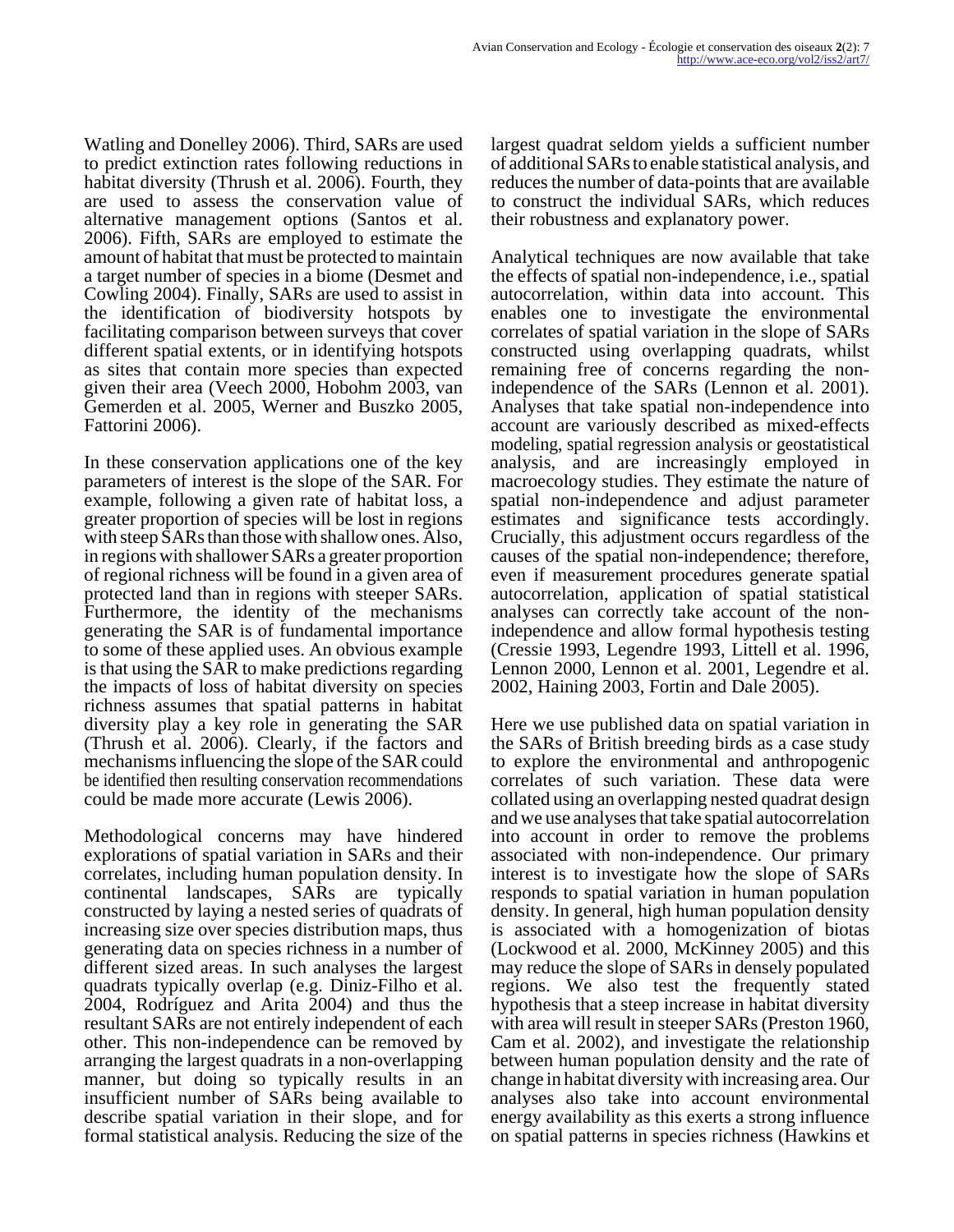al. 2003, Evans et al. 2005*a*). Moreover, environmental energy availability may exert additional influences on the form of the SAR by influencing occupancy patterns (Storch et al. 2005). If species occupy only a few localities then SARs are steeper than if species were widely distributed such that, for example, if every species occupied all areas then the SAR would be flat (Leitner and Rosenzweig 1997, Šizling and Storch 2004).

Finally, we also investigate how taking species richness into account influences our conclusions. The primary reason for doing so is that species richness may influence the slope of the SAR by affecting how many species from the regional species pool remain to be added to an area. Such effects depend, however, on spatial patterns in occupancy. For example, a region of low species richness may contain a small number of species that occupy most of the area and thus have a shallow SAR, or contain an equal number of localized species and thus have a steep SAR. There is thus no a priori reason why species richness should influence the form of the SAR; indeed other studies of the relationship between species richness and the slope of the SAR have found no relationship between these variables (Diniz-Filho et al. 2004). In addition, species richness is positively correlated with temperature and human population density, and thus including species richness as a predictor also makes the test of the effects of temperature and human population density more conservative.

#### **METHODS**

#### **Avian species-area data**

We used data on spatial variation in the form of the SAR in British breeding birds obtained from Lennon et al. (2001); this reference provides a full explanation of how these data were calculated and a summary is given here.

Data originate from the summer breeding distribution of the British avifauna recorded in April-July 1988–1991, shown in the second BTO/ SOC/IW atlas of breeding birds (Gibbons et al. 1993). They record species presence/absence at a resolution of 10 km x 10 km quadrats on a continuous grid. Fieldwork was coordinated by a network of regional organizers and undertaken by experienced volunteer ornithologists. Data are based on timed visits, of two hours duration, to at

least eight 2 km  $\times$  2 km quadrats within each 10 km quadrat and supplemented with additional records collated over the four survey years. There is little evidence for geographical bias in sampling efficiency and for most quadrats very few species are likely to have gone unrecorded (Gibbons et al. 1993, Evans et al. 2007); we thus consider our data to be free of significant concerns regarding undersampling (see Cam et al. 2002). These constitute one of the best sets of distributional data for any assemblage and have been successfully used in numerous macroecological studies (e.g., Gaston and Blackburn 2000, 2002, Lennon et al. 2000, 2001). Following Lennon et al. (2001) we excluded 21 marine species and vagrants, i.e., those that do not regularly breed in Britain and are recorded as a few individuals typically in only one or two quadrats, but retained the more naturalized introductions and some species that bred sporadically, giving a total of 196 species. Some initial filtering was performed on the distributional data; 10 km quadrats that contained less than 50% land were excluded, leaving a total of 2406 quadrats.

For each of these focal 10 km quadrats species richness and area data were gathered by expanding the size of a "window" whose center was the original 10 km quadrat. The size of the window used increased from 10 km x 10 km to 290 km  $\times$  290 km, in steps of 20 km, giving 15 data points. The SAR for a focal quadrat was based on a nested series of larger quadrats, i.e., increasing scales, centered on this focal square. As spatial grain increased, these larger squares typically contained larger areas of sea, but only land area was used in the estimation of the SAR. We created a separate SAR for each 10 km quadrat using two alternative SAR models. These were the log(species)-log(area) relationship  $\log S = c + z \log A$  (the power SAR, Arrhennius 1921) and the species-log(area) relationship  $S = k + m \log A$ (the semi-logarithmic SAR, Gleason 1922). In these equations S and A respectively represent species richness and area, whilst *z* and *m* measure the slopes of SARs and *c* and *k* are constants. These SARs provided a very good fit to the data with mean  $r^2$ values of 96% and 98%, respectively for the power and semi-logarithmic SAR.

# **Habitat diversity**

Habitat data were obtained using the land use classification of Fuller et al. (1994), which is based on extensively ground-truthed remote sensing data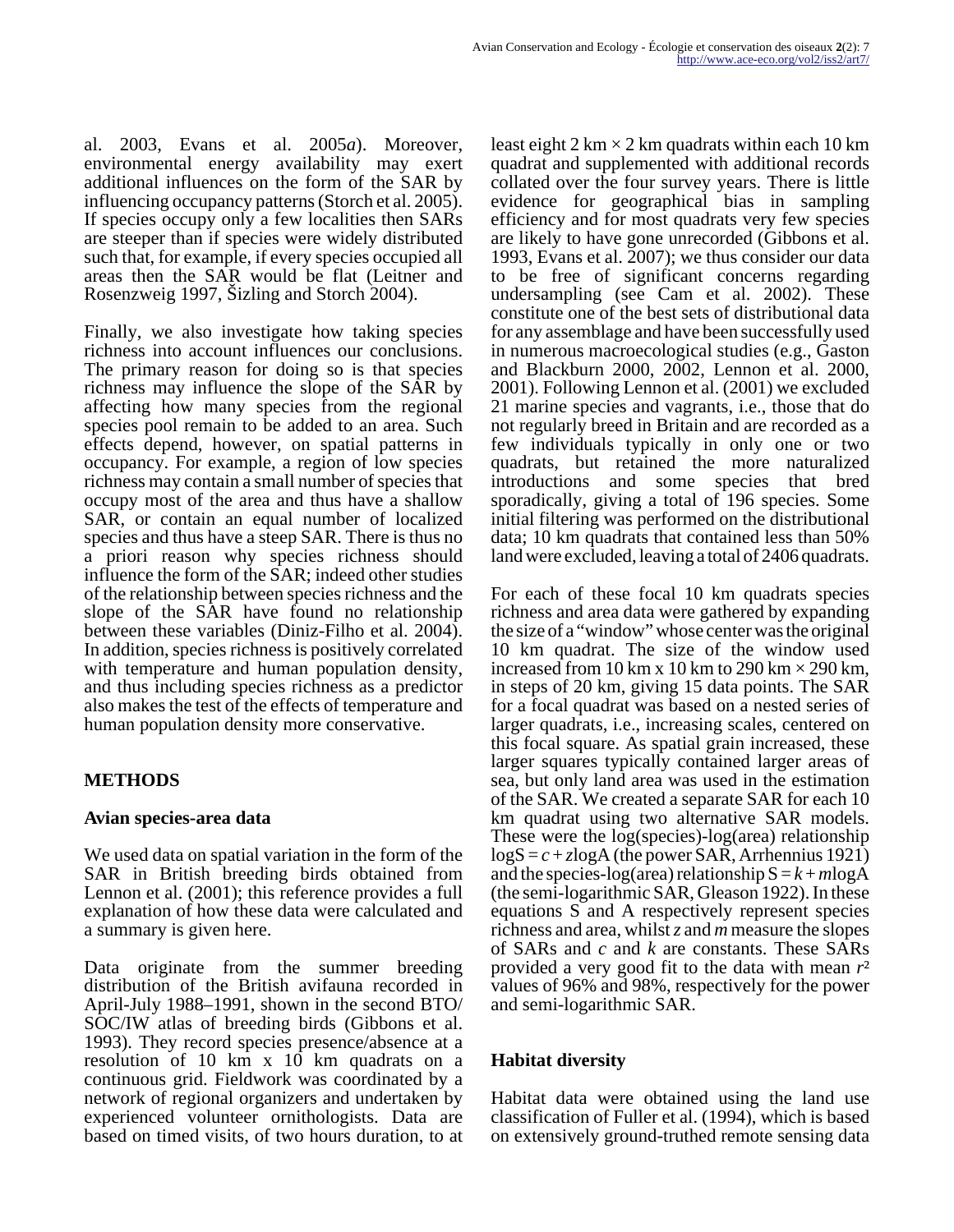that were collected in 1990 thus coinciding with the timing of the avian survey. We used two habitat classification schemes. The first, fine scale classification retained 24 of the original 25 land cover types, and sea was omitted; the second, broad scale classification amalgamated some of these into seven main habitat types: coastal, inland water, moor/heathland/bog, woodland, grassland, tilled land, built environment (Table 1). These broad habitat types include the six main types that influence avian distributions in Britain and all of the main habitats used in a previous analysis of how habitat heterogeneity influences avian species richness in Britain (Gibbons et al. 1993, Lennon et al. 2000).

For each of our two habitat classification schemes we calculated two measures of habitat heterogeneity (1) the number, i.e., richness, of habitat types, and (2) habitat diversity, calculated using the Shannon-Wiener information index (Ludwig and Reynolds 1988). This index combines data on both the presence and size of each habitat type and was used because species may respond to the extent of each habitat type, not just its presence. For each focal 10 km quadrat we calculated how habitat heterogeneity increased with area by subtracting the measure of habitat heterogeneity at the largest spatial grain (290 km quadrat) from that in the focal quadrat.

# **Environmental energy availability**

The productivity of an environment limits the amount of energy available to consumers, which in turn can influence spatial patterns in species richness through a number of mechanisms (Evans et al. 2005*b*). In high northern latitudes such as Britain plant productivity is not markedly influenced by water availability, and thus temperature can be used as a surrogate measure of plant productivity (Hawkins et al. 2003). In addition, the thermoregulatory load hypothesis suggests that high temperatures may reduce the energetic requirements of endotherms by enabling them to divert resources away from maintaining their body temperature (Lennon et al. 2000). An alternative surrogate measure of plant productivity is the Normalized Difference Vegetation Index (NDVI), which is a satellite derived measure of the greenness of vegetation and empirical data demonstrate that NDVI is strongly and positively correlated with plant productivity (Boelman et al. 2003, Kerr and Ostrovosky 2003).

In this paper we use both temperature and NDVI as measures of environmental energy availability. We obtained mean monthly temperature data that were derived from meteorological recording station readings for the period 1961-90 using surface interpolation techniques (Barrow et al. 1993). Second, we obtained NDVI data from the NOAA/ NASA Pathfinder AVHRR Land Data Set. These data were collected between 1981 and 2001 at a spatial resolution of a 0.1º latitude/longitude grid. Daily readings are converted to maximum values for each 10 d period, which markedly reduces the effects of cloud cover (see <http://www.ciesin.org/> ).

From these we calculated mean monthly NDVI values and then used GIS to reproject these data at a 10 km resolution, which was compatible with our avian distribution data. For both temperature and NDVI we calculated a mean annual measure of energy availability and a mean summer value from the monthly averages for May, June, and July. Although these variables have a rather limited range compared to those that occur globally, they exhibit marked spatial variation and are significant predictors of spatial variation in avian species richness in Britain (Lennon et al. 2000, Evans and Gaston 2005, Evans et al. 2005*a*).

# **Human population density**

Human density data were obtained by allocating 1991 census data to each quadrat. The data used were 200 m  $\times$  200 m squares to which population had been attributed by means of a smoothed redistribution, using a distance-decay-weighted function at enumeration district centroids (Martin and Tate 1997). These data were then summed to give the number of people in each 10 km quadrat and converted to densities  $(km<sup>-2</sup>)$ . To reduce the skew in the distribution of human density values we used  $log_{10}$  values in our analyses. Prior to logarithmic transformation one was added to all values to enable the transformation of zeros.

# **Analyses**

Using the moving window approach to calculate SARs the larger quadrats overlap, creating nonindependence in the data. In the context of describing spatial variation in the form of SARs and analyzing the correlates of this variation this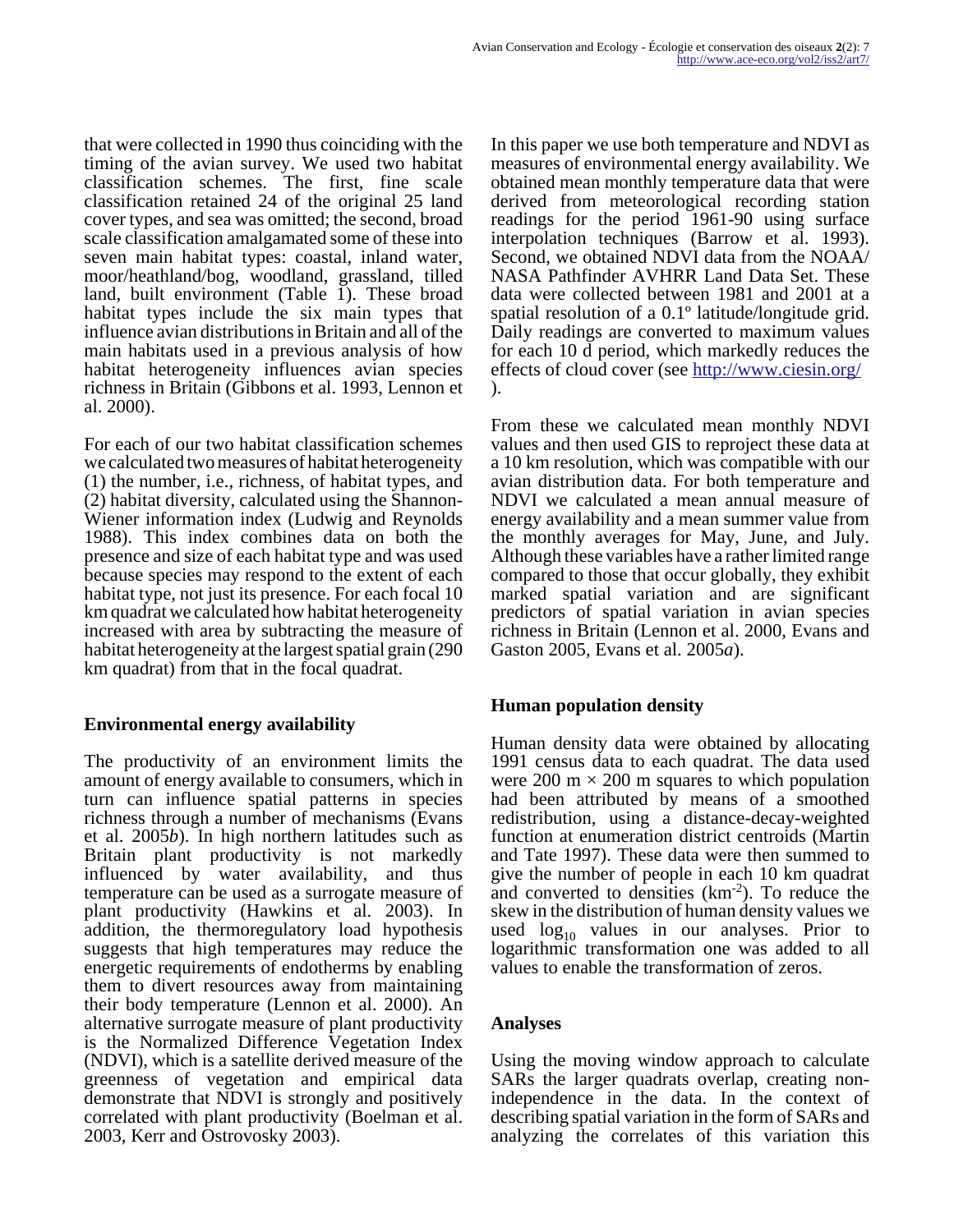**Table 1.** Broadscale and fine-scale habitat classification schemes based on Fuller et al. (1994). The finescale habitat classification scheme also included three habitat types, i.e., bracken, ruderal weed, inland bare ground, which were not amalgamated into broadscale habitat types.

| Broadscale habitat type | Fine-scale habitat type                                                                                                         |
|-------------------------|---------------------------------------------------------------------------------------------------------------------------------|
| Inland water            | Inland water                                                                                                                    |
| Coastal                 | Beach and coastal bare, salt marsh                                                                                              |
| Moor/heathland/bog      | Grass heath, moorland grass, open shrub moor, dense shrub moor, dense shrub<br>heath, open shrub heath, lowland bog, upland bog |
| Woodland                | Scrub/orchard, deciduous woodland, coniferous woodland, felled forest                                                           |
| Built                   | Suburban/rural, continuous urban                                                                                                |
| Grassland               | Mown/grazed turf, meadow/verge/semi-natural, rough/marsh grass                                                                  |
| Tilled land             | Tilled land                                                                                                                     |
|                         |                                                                                                                                 |

approach is the only one available, as the alternative of using nonoverlapping quadrats yields insufficient data points for formal statistical analysis. For example, if the size of the largest quadrat used was 200 km fewer than ten SARs could be constructed across Britain. We apply spatial analyses that take spatial autocorrelation into account and remove concerns regarding the non-independence generated by overlapping quadrats.

All of our analyses took spatial autocorrelation into account using the PROC MIXED procedure in SAS version 8.2 (Littell et al. 1996). These models implement spatial correlation models that fit a spatial covariance matrix to the data and use this to adjust parameter estimates and test statistics accordingly (Littell et al. 1996). Exponential spatial covariance models gave a better fit to the data, assessed by Akaike information criteria (AIC), than alternative covariance structures, i.e., spherical, Gaussian, linear, linear log, and power, and were thus used in all analyses. Unsurprisingly, spatial exponential null models provided a much better fit to the data than an independent error null model for both logarithmic and power SARs judged both by AIC, and likelihood ratio tests:  $\chi^2 > 2683.9$ , *P*<0.0001).

Our analyses consisted of three steps. First, as an initial exploratory analysis we conducted univariate regressions of the slope of the SARs against species richness and each of our four predictor variables, i. e., rate of increase in habitat heterogeneity from the 10 km to the 290 km quadrat, human population density, temperature, and NDVI. Each of these variables, except the rate of increase in habitat heterogeneity, could arguably be measured over any of the 15 quadrat sizes covered by the SARs and we thus used these environmental variables measured at both the finest (10 km) and largest (290 km) quadrat sizes. The aim of these initial analyses was to ascertain which form of each variable, e.g., which of our four measures of habitat heterogeneity, provided the best fit to the data and this variable was used subsequently in multiple regression analyses. We used an information theoretic approach to assess the fit of competing variables, selecting that with the smallest Akaike Information Criteria (AIC) value as providing the most parsimonious fit to the data (Burnham and Anderson 2001, Ginzburg and Jensen 2004, Johnson and Omland 2004).

Second, we investigated the relationship between human population density and the rate of increase in habitat heterogeneity. Our aim was to assess the potential for humans to modify the slope of the SAR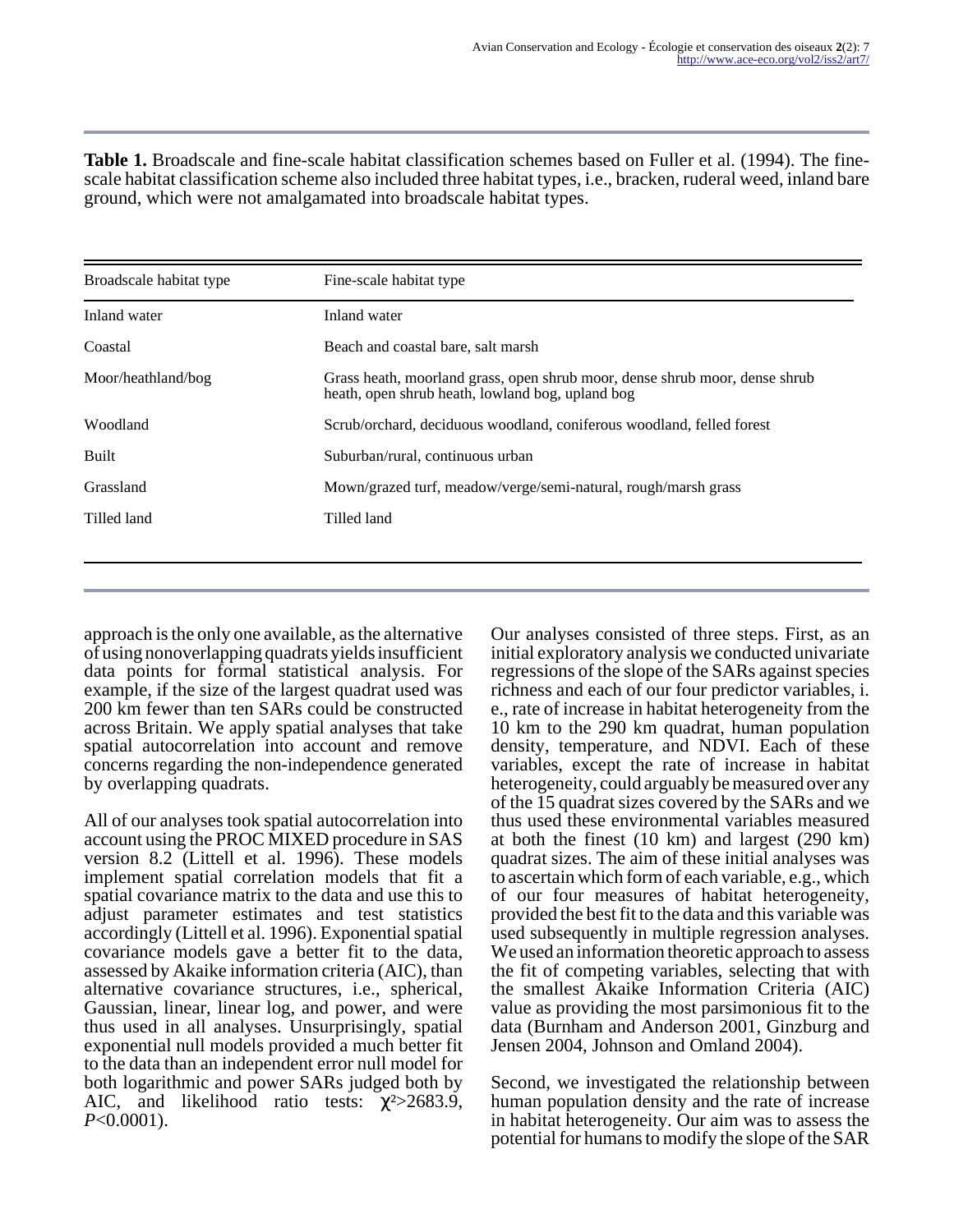indirectly by influencing spatial patterns in habitat heterogeneity. We regressed the rate of increase in the broad-scale Shannon-Weiner habitat diversity index against human density, using linear, square, and cubic terms of the latter. Separate analyses were conducted using data on human population density at the 10 km and 290 km scales. We constructed a full set of models that contained all possible combinations of our predictors and then used AIC values to compare the fit of competing models. Following Johnson and Omland (2004) we calculated the weight of each model, i.e., the probability that it provides the most parsimonious fit to the data.

Third, we constructed multiple regression models of the slope of the SAR using the rate of increase in habitat diversity, species richness, temperature, NDVI, and human population density as predictors. For each of these predictors we used the form that our exploratory univariate analyses indicated provided the best fit to data on the slope of SARs (Table 2). We constructed all possible models given our set of predictor variables and again used an information theoretic approach to model selection (Johnson and Omland 2004).

# **RESULTS**

Exploratory analyses indicated that human population density, temperature, NDVI and species richness consistently explained more of the spatial variation in the slope of the SAR when measured at the 10 km  $\times$  10 km spatial grain than at the 290 km  $\times$  290 km spatial grain. They also indicated that more of the variation in the slope of the SAR was explained by (1) summer rather than annual temperature; (2) annual rather than summer NDVI; and (3) the broadscale Shannon-Weiner habitat diversity index rather than any of the three other habitat heterogeneity measures (Table 2). These variables were thus selected for use in subsequent analyses. The influence of species richness on the slope of SARs appears to be scale dependent; correlations were negative at local scales (10 km  $\times$ 10 km grain, Fig. 1a) but positive at large scales  $(290 \text{ km} \times 290 \text{ km} \text{ grain}, \text{Fig. 1b}).$  For both the power and semi-logarithmic SARs the switch in the sign of the relationship occurs at spatial grains between 50 km and 70 km. The slopes of the SARs were positively correlated with the rate of increase in

habitat diversity (Fig. 1c), and negatively correlated with energy availability (Fig. 1e, 1f) and human population density (Fig. 1g).

Relationships between human population density and the rate of increase in habitat diversity were not simple, but were consistently weak regardless of the spatial scale at which human population density was measured (Fig. 2; Table 3).

For both the power and semi-logarithmic SARs the best fitting models had a high model weight, i.e., probability of providing the most parsimonious fit to the data, and retained species richness, temperature, and NDVI as predictors, all of which correlated negatively with the slopes of SARs; with the effect of species richness dominating that of other variables (Table 4a). The second best fitting models of both the power and semi-logarithmic SARs also retained the rate of increase in habitat heterogeneity as a significant predictor, but the latter was not consistently positively correlated with the slopes of the SARs. Moreover, the support for these models was very limited, as indicated by their low model weights (Table 4a). When species richness was excluded as a predictor, the best model retained temperature, NDVI, and the rate of increase in habitat heterogeneity; with the effect of temperature being dominant (Table 4b). Log-transformed human density was only retained in the second best fitting model of spatial variation in the slope of the logarithmic SAR, and its explanatory power was very negligible (Table 4b).

# **DISCUSSION**

For breeding birds across Britain, there was spatial variation in whether the power or semi-logarithmic SAR provided the best description of the pattern of species occurrence. The latter outperformed the power SAR in 76% of quadrats, and gave a significantly better fit in areas of low species richness at the 10 km scale (Lennon et al. 2001). Despite this, analyses based on power and semilogarithmic SARs yield qualitatively identical results and conclusions, suggesting that it may be possible to compare directly the results of studies that differ in the mathematical methods used to construct SARs.

Our results suggest that the relationship between species richness and the slope of the SAR can exhibit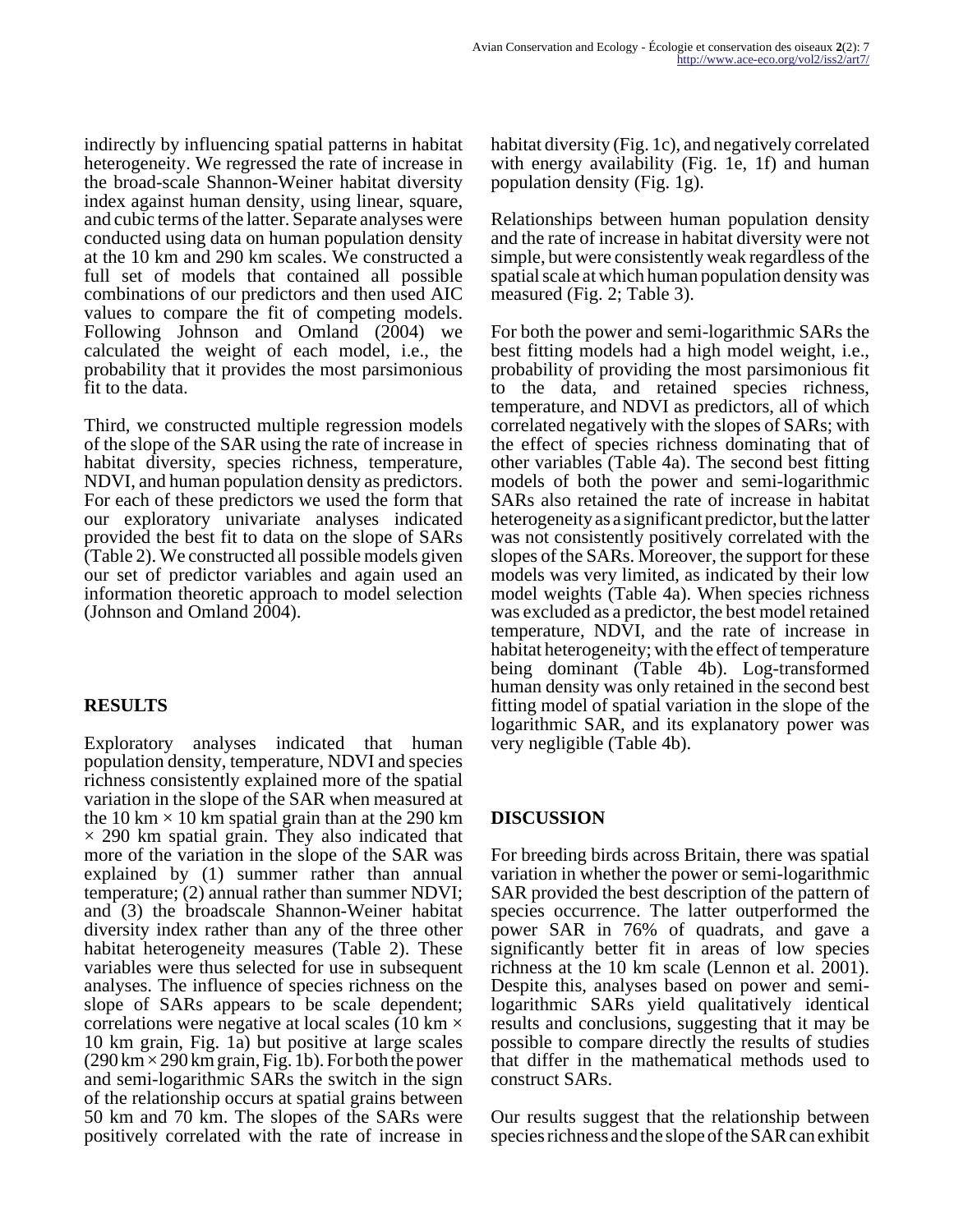**Table 2.** Relationships in univariate spatial models between the slope of the power and semi-logarithmic species-area relationships (SARs), and measures of the rate of increase in habitat heterogeneity (from 10 km to 290 km quadrats); temperature; normalized difference vegetation index (NDVI, a measure of plant productivity); human population density, and species richness. Model fit is measured by Akaike Information Criteria (AIC), and we report ∆AIC values, i.e., the difference between the focal model's AIC and that of the best fitting model, i.e., that with the smallest AIC. These exploratory analyses were conducted to decide which form of each variable should be included in subsequent multiple regression analyses. The selected variables, based on AIC values, were: increase in broad habitat diversity, summer temperature (10 km grain), annual NDVI (10 km grain),  $\log_{10}$  human density (10 km grain), and species richness (10 km grain). Parameter estimates for the intercept and predictor variables are provided, with positive and negative effects indicated by  $+$  and  $-$  respectively. Note that  $r^2$  values cannot be calculated from these spatial models, but are reported for nonspatial equivalents solely to give an indication of explanatory power.

|                                     |                                             | Slope of power SAR $(z)$ |          |                 |       | Slope of semi-log SAR $(m)$ |                     |                 |       |
|-------------------------------------|---------------------------------------------|--------------------------|----------|-----------------|-------|-----------------------------|---------------------|-----------------|-------|
| Predictor                           | Spatial g-<br>rain (km) Intercept Predictor |                          |          | $\triangle AIC$ | $r^2$ |                             | Intercept Predictor | $\triangle AIC$ | $r^2$ |
| Increase in fine habitat richness   | $10 - 290$                                  | 0.110                    | $+0.002$ | 219.3           | 0.39  | 13.558                      | $+0.165$            | 278.4           | 0.36  |
| Increase in broad habitat richness  | $\pmb{\mathsf{H}}$                          | 0.119                    | $+0.007$ | 207.1           | 0.25  | 14.141                      | $+0.538$            | 258.0           | 0.25  |
| Increase in fine habitat diversity  | 11                                          | 0.109                    | $+0.032$ | 0.4             | 0.11  | 13.346                      | $+2.333$            | 10.1            | 0.16  |
| Increase in broad habitat diversity | $\pmb{\mathsf{H}}$                          | 0.113                    | $+0.043$ | 0.0             | 0.08  | 13.668                      | $+3.100$            | 0.0             | 0.11  |
| Summer temperature                  | 10                                          | 0.356                    | $-0.017$ | 0.0             | 0.25  | 31.292                      | $-1.223$            | 0.0             | 0.29  |
| 11                                  | 290                                         | 0.292                    | $-0.012$ | 221             | 0.20  | 28.058                      | $-1.000$            | 241.5           | 0.25  |
| Annual temperature                  | 10                                          | 0.269                    | $-0.017$ | 20.2            | 0.16  | 24.921                      | $-1.226$            | 8.5             | 0.22  |
| $\pmb{\mathsf{H}}$                  | 290                                         | 0.201                    | $-0.011$ | 36.5            | 0.13  | 22.131                      | $-1.005$            | 250.1           | 0.15  |
| <b>Summer NDVI</b>                  | 10                                          | 0.162                    | $-0.067$ | 20.7            | 0.12  | 16.0                        | $-2.695$            | 2.9             | 0.08  |
| $\pmb{\mathsf{H}}$                  | 290                                         | 0.437                    | $-0.509$ | 13.8            | 0.20  | 32.983                      | $-30.08$            | 10.6            | 0.17  |
| <b>Annual NDVI</b>                  | 10                                          | 0.166                    | $-0.086$ | 0.0             | 0.70  | 16.619                      | $-4.449$            | 0.0             | 0.05  |
| $\pmb{\mathsf{H}}$                  | 290                                         | 0.276                    | $-0.295$ | 24.1            | 0.80  | 23.672                      | $-17.802$           | 8.4             | 0.08  |
| $Log10$ human density               | 10                                          | 0.137                    | $-0.009$ | 0.0             | 0.22  | 15.448                      | $-0.628$            | 0.0             | 0.25  |
| $\pmb{\mathsf{H}}$                  | 290                                         | 0.217                    | $-0.043$ | 23.3            | 0.32  | 20.617                      | $-2.850$            | 74.1            | 0.31  |
| Species richness                    | 10                                          | 0.257                    | $-0.002$ | 0.0             | 0.88  | 24.187                      | $-0.112$            | 0.0             | 0.86  |
| $\pmb{\mathsf{H}}$                  | 290                                         | $-2.116$                 | $+0.013$ | 3225.5          | 0.32  | 138.64                      | $+0.856$            | 5826.2          | 0.43  |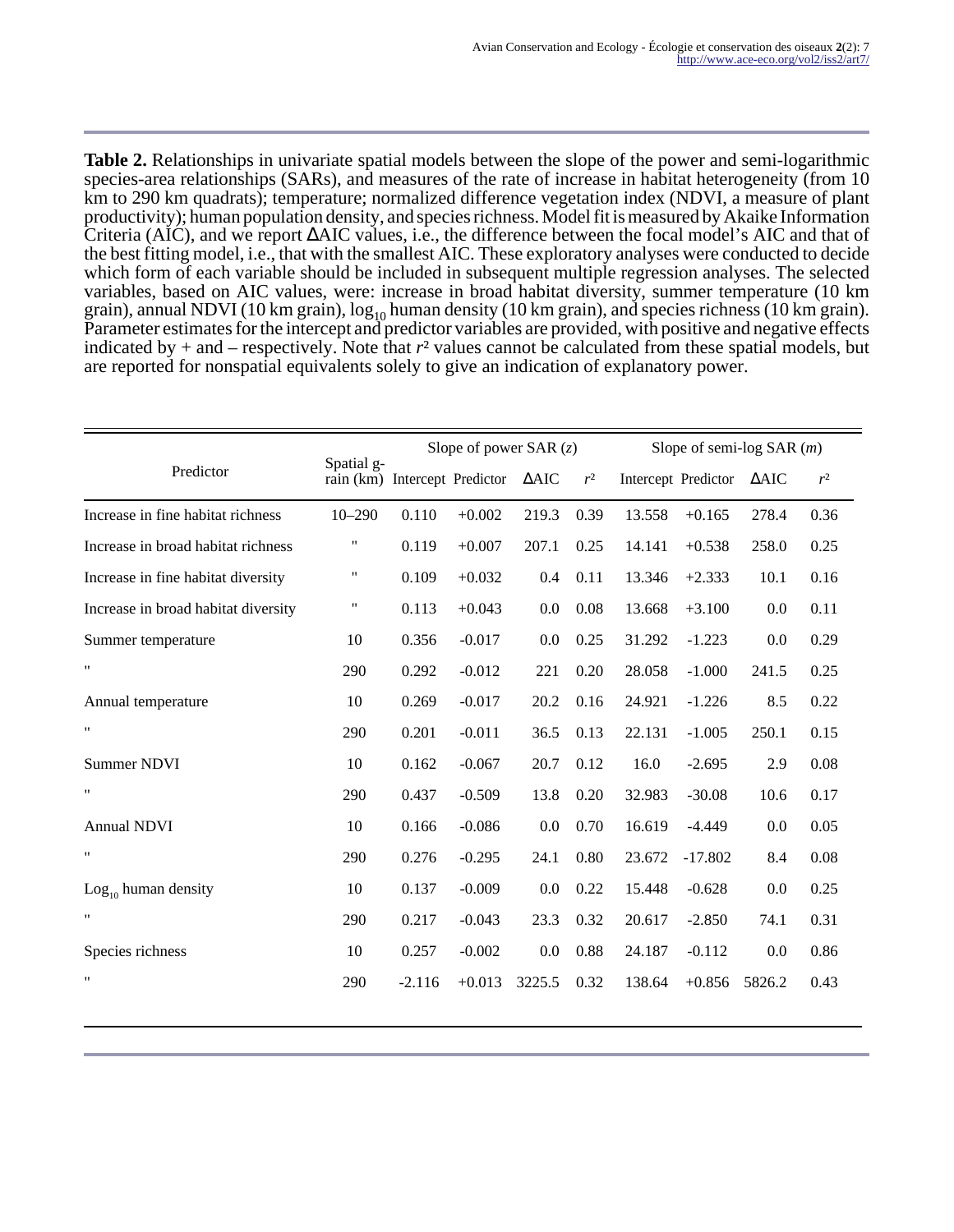**Fig. 1.** Changes in the slope, m, of the semi-logarithmic species-area relationship in British breeding birds along environmental gradients: species richness measured in (a) 10 km and (b) 290 km quadrats, (c) the rate at which broadscale habitat diversity increases from a 10 km to a 290 km quadrat, (d) temperature (10 km quadrat), (e) annual NDVI (10 km quadrat), and (f) human population density (10 km quadrat).

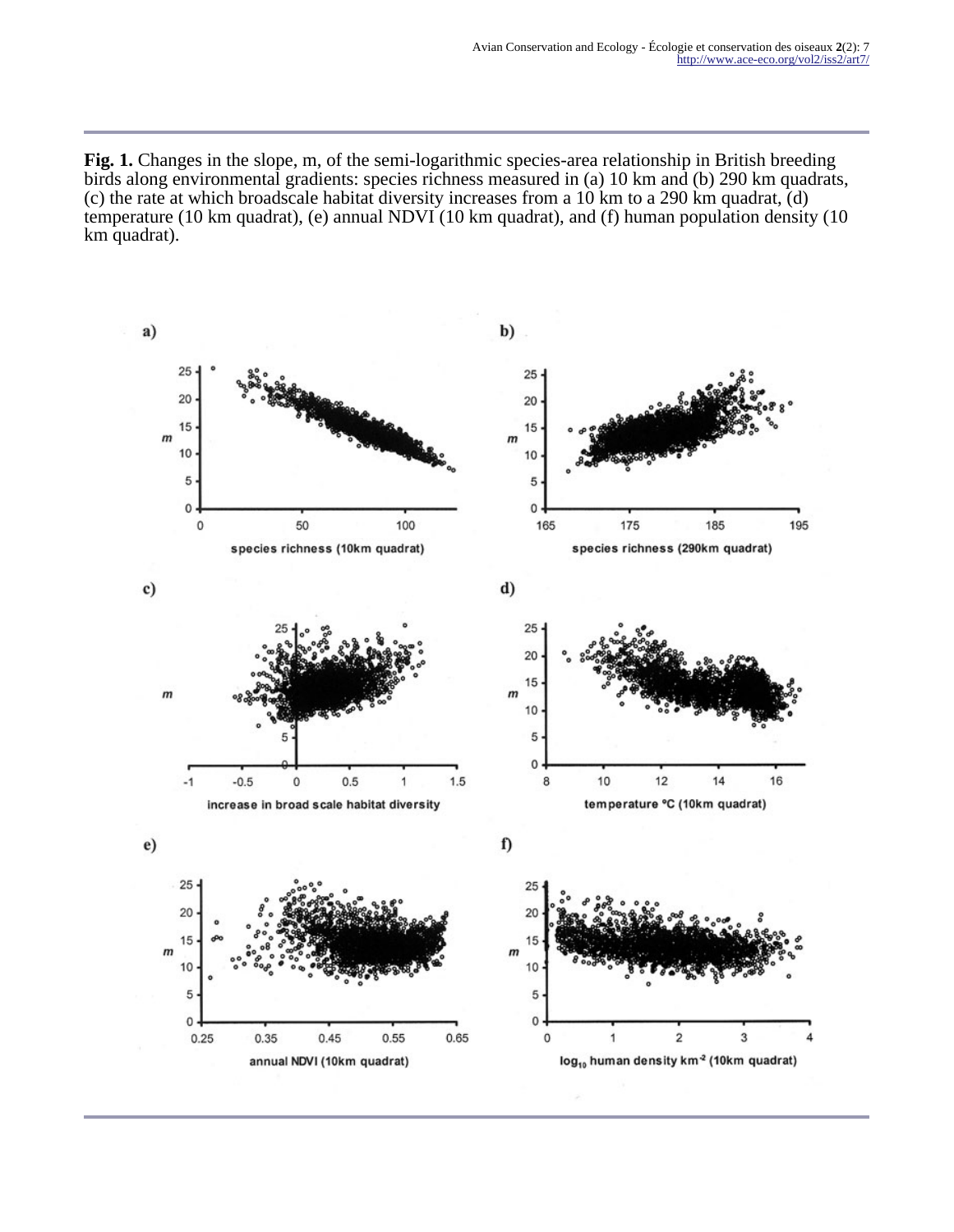



scale dependence. High levels of regional species richness will, all other things being equal, increase the probability of encountering novel species when focal quadrats are expanded to larger areas, thus increasing the slopes of SARs. Negative correlations between the species richness of the focal quadrat and the slope of the SAR probably arise because high focal richness means that fewer novel species in the regional species pool remain to be added to an area. In our case study local richness exerts a stronger effect on the slope of the SAR than regional richness. This situation probably arises because there is rather little variation in the number of species occurring in the largest quadrats relative to variation in focal cell richness, thus the upper end of the SAR curve is relatively fixed compared to the lower end. Our results contrast with an investigation

of South American owl diversity in which species richness did not influence the slope of the power SAR (Diniz-Filho et al. 2004).

At least in Britain, human density has a negligible impact on spatial patterns in the accumulation of habitat heterogeneity as area increases. It thus appears unlikely that humans indirectly affect the slope of SARs through their impact on spatial patterns in habitat diversity, at least at the spatial scales that we analyze. This conclusion does not mean that humans do not influence the distributions of different habitat types, or habitat diversity at spatial scales finer than 10km quadrats (Benton et al. 2003). Rather it indicates that at the spatial scale of our analysis any effects of humans on habitat diversity are either small or spatially inconsistent,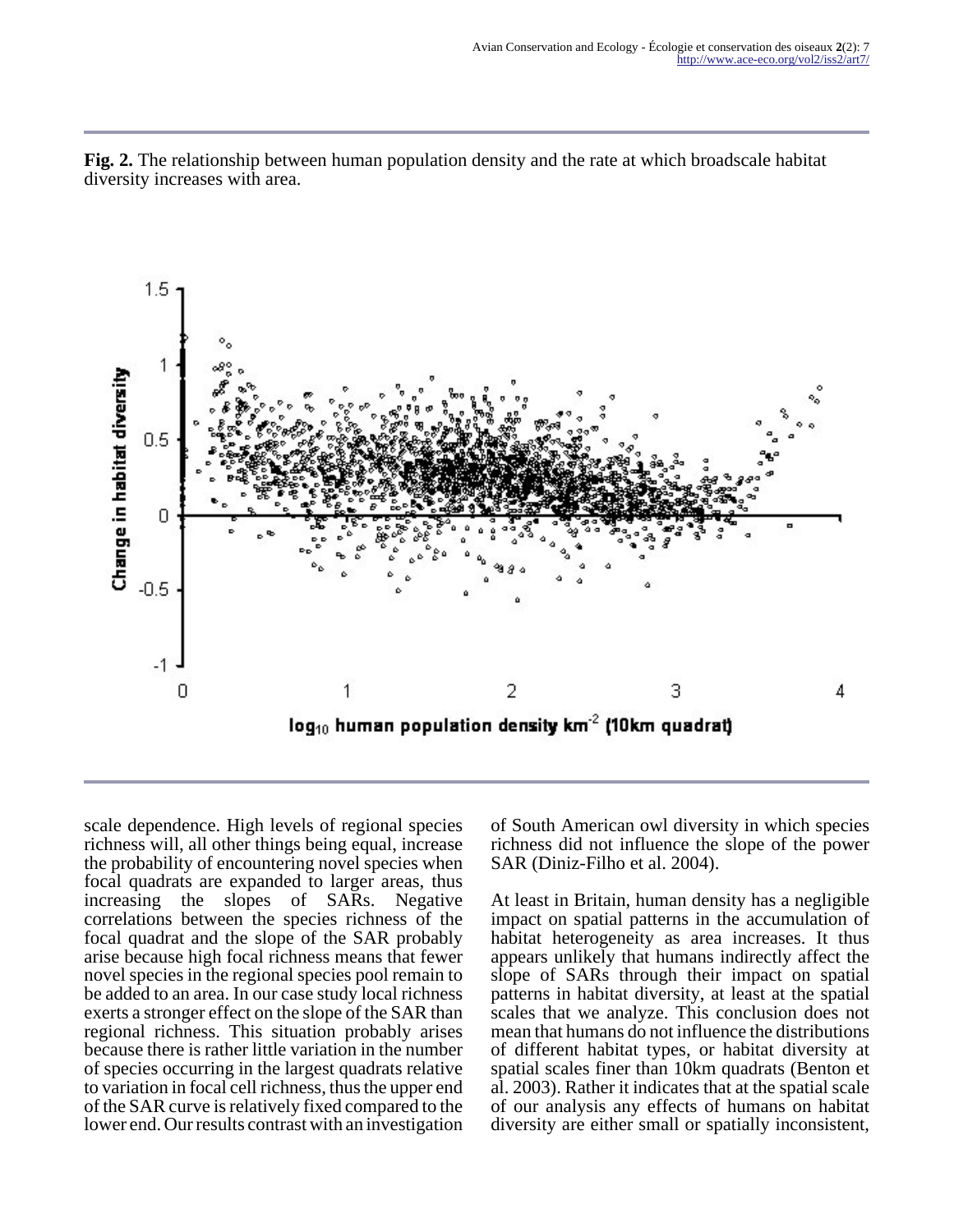**Table 3.** Relationships in spatial mixed models between the rate at which habitat diversity, measured with a broad habitat classification, increases with area from 10 km to 290 km quadrats and  $log_{10}$  transformed human population density using linear, square, and cubic terms of the latter. Two sets of analyses were conducted using predictors measured at either the 10 km or the 290 km spatial grain. Model fit is measured by Akaike Information Criteria (AIC), and here we report ∆AIC values, i.e., the difference between the focal model's AIC and that of the best fitting model, i.e., that with the smallest AIC. Model weights are provided in brackets and represent the probability that the model provides the most parsimonious fit to the data out of those created. Following Johnson and Omland (2004) we present the best set of competing models, i.e., that with a cumulative model weight of 0.9. Parameter estimates for the intercept and predictor variables are provided, with positive and negative effects indicated by  $+$  and  $-$  respectively. Note that  $r<sup>2</sup>$ values cannot be calculated from these spatial models, but are reported for nonspatial equivalents solely to give an indication of explanatory power.

|                   | Intercept | $Log_{10}$ human<br>density | $Log_{10}$ human density <sup>2</sup> | $\Delta$ AIC<br>(model weight) | model $r^2$ |
|-------------------|-----------|-----------------------------|---------------------------------------|--------------------------------|-------------|
| $10 \text{ km}$   | 0.574     | $-0.282$                    | $+0.040$                              | 0.0(0.900)                     | 0.02        |
| $290 \mathrm{km}$ | 0.162     | $+0.044$                    |                                       | 0.0(0.544)                     | 0.01        |
| $^{\prime\prime}$ | $-0.405$  | $+0.728$                    | $-0.185$                              | 1.1(0.314)                     | 0.01        |

and thus do not systematically influence the manner in which habitat heterogeneity changes with spatial grain.

The rate of increase in habitat diversity is positively correlated with the slopes of SARs in univariate tests, but not when taking the dominant effect of species richness into account. These results occur despite our use of an established habitat classification system that has previously been shown to influence the distributions of British birds (Gibbons et al. 1993, Lennon et al. 2000), and our exploration of the effects of using a variety of alternative measures of habitat heterogeneity. Few studies have assessed how the rate of increase in habitat heterogeneity, rather than habitat diversity per se, influences the slopes of SARs although the former is more relevant (Cam et al. 2002). The one study to test this found that the slopes of SARs for North American avian assemblages were unrelated to the rate at which habitat diversity increases with area (Cam et al. 2002). Such patterns may arise because whilst increasing habitat diversity increases the extent of some habitat types it concomitantly decreases the extent of other habitat types. Species

may thus vary in their response to increasing habitat diversity depending on whether their preferred habitat type increases or decreases. These positive and negative effects on the distributions of individual species may cancel each other out to yield little net gain in species richness as habitat diversity increases. If such patterns are general they clearly have important implications for the use of SARs in predicting the effects of loss of habitat diversity on species richness (e.g., Thrush et al. 2006).

The best fitting multiple regression models retained a negative effect on the slopes of SARs of temperature and NDVI that were apparent in univariate regressions. The explanatory power of these measures of environmental energy was very limited in multiple regression models that retained species richness as a predictor (maximum partial  $r^2 = 0.03$ ), but not those that excluded species richness (maximum partial  $r^2 = 0.18$ ). The change is presumably a consequence of the strong positive relationship between species richness and environmental energy, and the dominant effect of the former on spatial variation in the slope of the SAR (Evans et al. 2005*a*). The effect of energy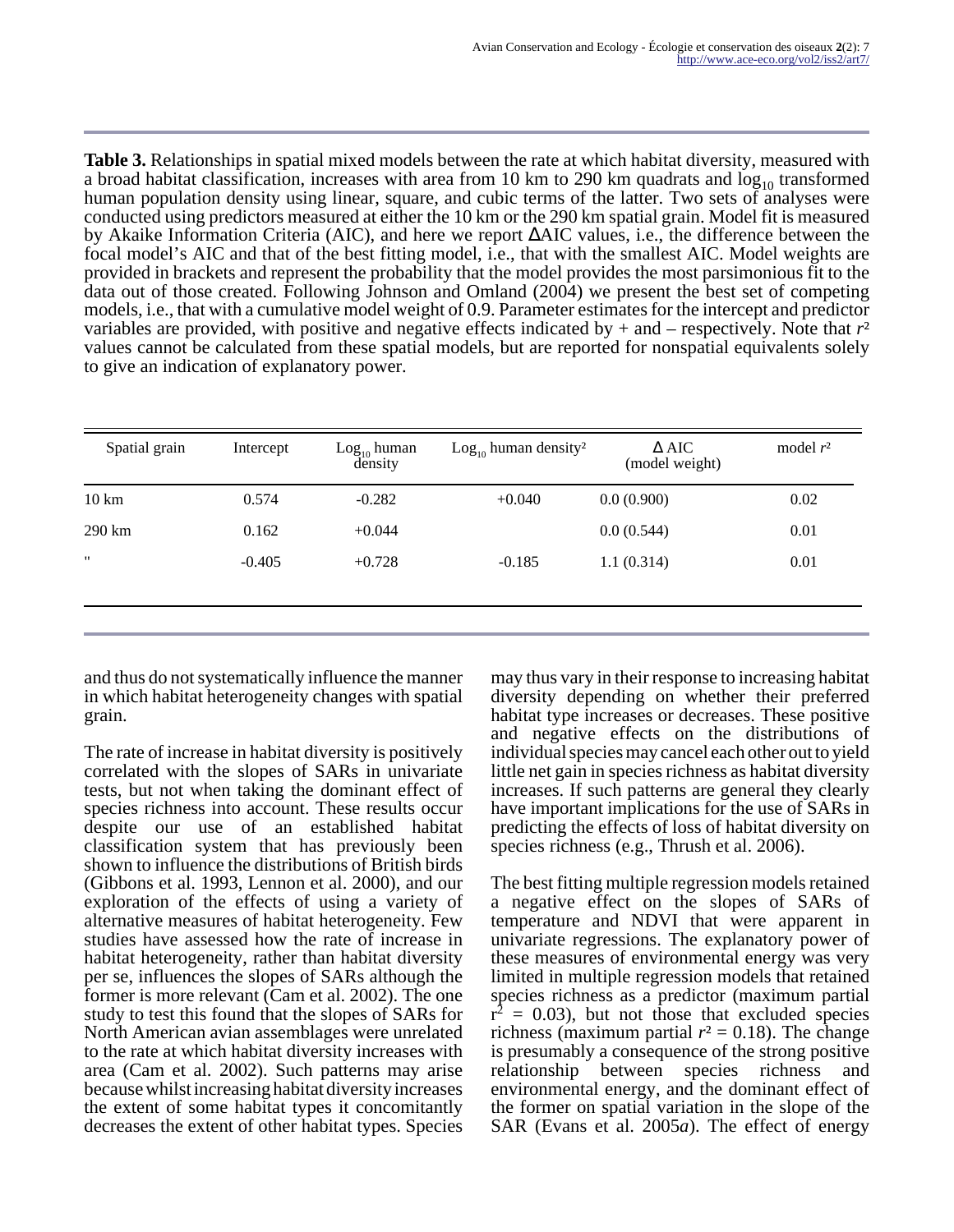**Table 4**. Multiple regression spatial mixed models of the slopes of SARs (a) with, and (b) without species richness as a predictor. All predictor variables, except the rate of increase in habitat heterogeneity, are measured at the 10km scale. Model fit is measured by Akaike Information Criteria (AIC), and here we report ∆AIC values, i.e. the difference between the focal model's AIC and that of the best fitting model (that with the smallest AIC). Model weights are provided in brackets and represent the probability that the model provides the best fit to the data out of those created. We provide each best fitting model until a cumulative model weight of 0.9 is achieved and this set of models represents the best candidate set of models (Johnson and Omland 2004). Parameter estimates for the intercept and predictor variables are provided. Note that  $r^2$  values cannot be calculated from these spatial models, but are reported for nonspatial equivalents solely to give an indication of explanatory power. We provide both the model  $r^2$  value and partial  $r^2$  values for each predictor, the latter being in square brackets.

#### (a)

| response                          | intercept | species<br>richness | summer temp     | annual NDVI                      | rate of<br>increase in<br>habitat diversity | $\Delta$ AIC<br>(model weight) | model<br>${\bf r}^2$ |
|-----------------------------------|-----------|---------------------|-----------------|----------------------------------|---------------------------------------------|--------------------------------|----------------------|
| $z$ - from power SAR              | 0.299     | $-0.002$ [0.62]     | $-0.002$ [0.01] | $-0.032$ [0.03]                  |                                             | 0.0(0.89)                      | 0.893                |
| $^{\prime\prime}$                 | 0.306     | $-0.002$ [0.62]     | $-0.003$ [0.02] | $-0.007$ [0.03]                  | $-0.003$ [0.010]                            | 5.0(0.08)                      | 0.899                |
| $m$ - from semi-log<br><b>SAR</b> | 25.402    | $-0.111$ [0.58]     |                 | $-0.076$ [0.03] $-0.891$ [0.002] |                                             | 0.0(0.70)                      | 0.889                |
| $^{\prime\prime}$                 | 25.273    | $-0.111$ $[0.57]$   | $-0.068$ [0.03] | $-0.878$ [0.004]                 | $+0.057$ [0.002]                            | 2.5(0.20)                      | 0.891                |

(b)

| response                          |        | intercept summer temp annual NDVI | rate of<br>increase in<br>habitat diversity                                    | $log_{10}$ human<br>density | $\triangle$ AIC<br>(model weight) | model<br>${\bf r}^2$ |
|-----------------------------------|--------|-----------------------------------|--------------------------------------------------------------------------------|-----------------------------|-----------------------------------|----------------------|
| $z$ - from power SAR              | 0.308  |                                   | $-0.012$ [0.152] $-0.054$ [0.025] $+0.032$ [0.011]                             |                             | 0.0(0.91)                         | 0.284                |
| $m$ - from semi-log<br><b>SAR</b> | 26.347 |                                   | $-0.832$ [0.183] $-2.118$ [0.013] $+2.413$ [0.018]                             |                             | 0.0(0.76)                         | 0.325                |
| $^{\prime\prime}$                 | 26.541 |                                   | $-0.856$ [0.048] $-2.051$ [0.014] $+2.465$ [0.010] $-0.057$ [0.007] 2.8 (0.19) |                             |                                   | 0.332                |

availability on the slope of SARs that is not a direct consequence of the species-energy relationship may arise through the influence of environmental energy on occupancy patterns as high occupancy results in a shallower SAR (Leitner and Rosenzweig 1997, Šizling and Storch 2004). Indeed in the British avifauna high levels of environmental energy availability increases mean species occupancy, i.e.,

the average number of localities that each species occupies (Evans et al., *unpublished manuscript*). Our results complement those of Storch et al. (2005) who found that environmental energy availability had a negative influence on the slope of SARs for avian assemblages in both Britain and South Africa, but who did not take other factors into account.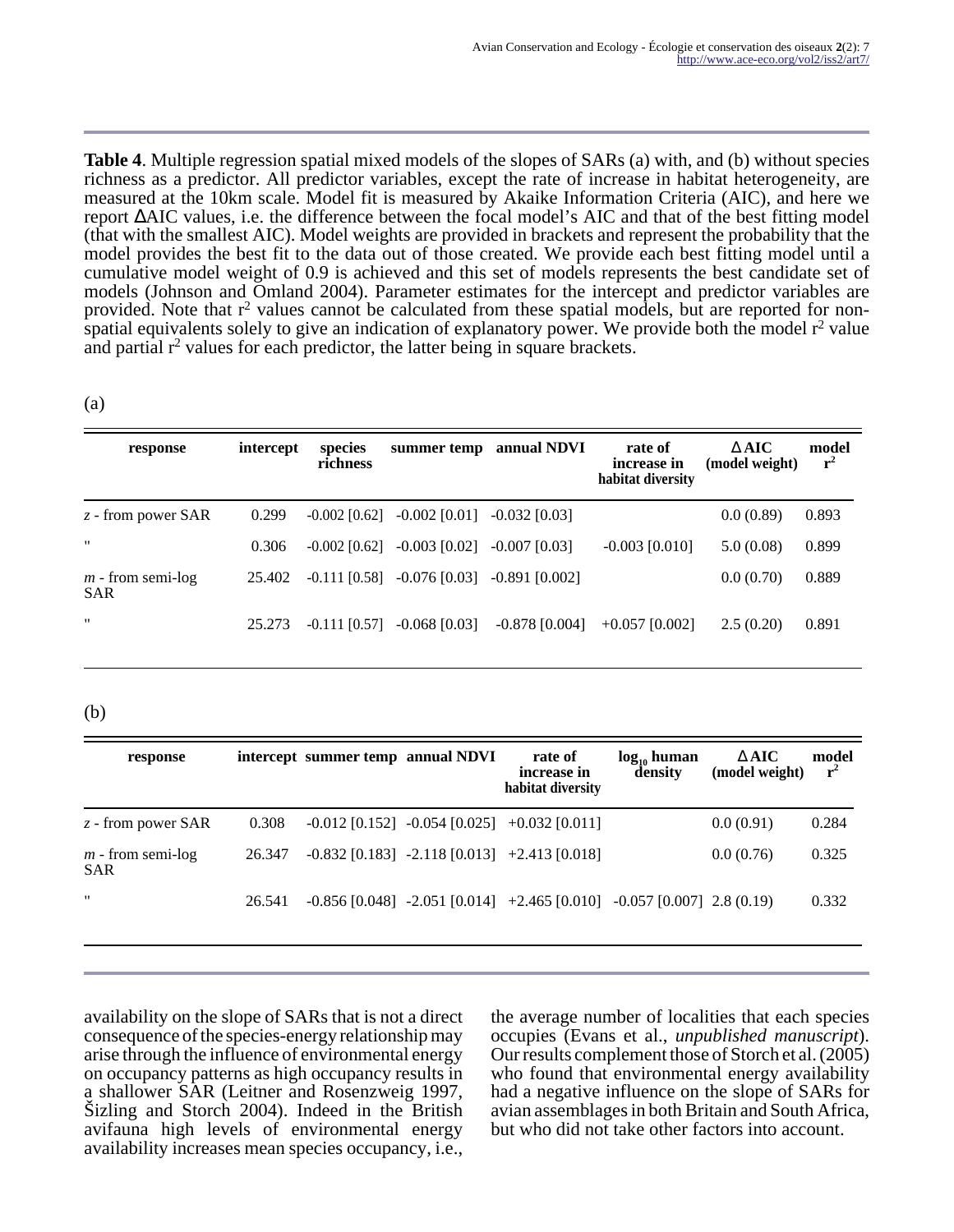Human density is negatively correlated with the slopes of SARs in univariate tests, but this effect is not apparent in multiple regression models. The latter relationship probably arises because across most of Britain human population density correlates positively with species richness because both of these variables respond in a similar manner to temperature (Evans and Gaston 2005*a*, Evans et al. 2007), and the negative influence of species richness and temperature on the slope of the SAR dominates the effects of all other predictors. There is thus little evidence that the current distribution of the human population has a major direct influence on spatial variation in the slope of avian SARs. Historical data on avian distributions in Britain suggest that a relatively small proportion of British breeding bird species, such as the Corncrake *Crex crex*, have experienced sizeable range contractions as a consequence of human activities and a similarly small number have expanded their ranges, such as the Siskin *Carduelis spinus* (Holloway 1996). These historical data are mapped at the resolution of counties, and are thus of insufficient quality formally to investigate temporal changes in the slope of SARs, although it appears unlikely that the latter changes have been large. The lack of evidence that humans have a marked influence on spatial variation in the slope of the SAR in Britain may arise because most of the region has been modified by humans over a period of many thousands of years. Humans may have a greater impact on the slope of the SAR in regions with more marked spatial variation in the magnitude of human influence on species distributions.

*Responses to this article can be read online at: <http://www.ace-eco.org/vol2/iss2/art7/responses/>*

#### **Acknowledgments:**

*We thank the thousands of volunteers who gathered the atlas data and the British Trust for Ornithology for making them available. J.A. Diniz-Filho, J.J.D. Greenwood, O. Petchey, and two anonymous referees provided useful comments and discussion. K.L.E was supported by The Leverhulme Trust and the Natural Environment Research Council; K.J.G. holds a Royal Society-Wolfson Research Merit Award.*

#### **LITERATURE CITED**

**Arrhennius, O.** 1921. Species and area. *Journal of Ecology* **9**:95-99.

**Báldi, A., and J. Vörös**. 2006. Extinction debt of Hungarian reserves: a historical perspective. *Basic and Applied Ecology* **7**:289-295.

**Balmford, A., J. L. Moore, T. Brooks, N. Burgess, L. A. Hansen, P. Williams, and C. Rahbek.** 2001. Conservation conflicts across Africa. *Science* **291**:2616-2619.

**Barrow, E., M. Hulme, and T. Jiang.** 1993. *A 1961-90 baseline climatology and future climatic change scenarios for Great Britain and Europe. Part 1, 1961–90 Great Britain baseline climatology.* University of East Anglia Climatic Research Unit, Norwich, UK.

**Benedick, S., J. K. Hill, N. Mustaffa, V. K. Chey, M. Maryati, J. B. Searle, M. Schilthuizen, and K. C. Hamer.** 2006. Impacts of rain forest fragmentation on butterflies in northern Borneo: species richness, turnover and the value of small fragments. *Journal of Applied Ecology* **43**:967-977.

**Benton, T. G., J. A. Vickery, and J. D. Wilson.** 2003. Farmland biodiversity: is habitat heterogeneity the key? *Trends in Ecology and Evolution* **18**:182-188.

**Boelman, N. T., M. Stieglitz, H. M. Rueth, M. Sommerkorn, K. L. Griffin, G. R. Shaver, and J. A. Gamon.** 2003. Response of NDVI, biomass, and ecosystem gas exchange to long-term warming and fertilization in wet sedge tundra. *Oecologia* **135**:414-421.

**Brashares, J. S., P. Arcese, and M. K. Sam.** 2001. Human demography and reserve size predict wildlife extinction in West Africa. *Proceedings of the Royal Society, London B* **268**:2473-2478.

**Brook, B. W., N. S. Sodhi, and P. K. L. Ng.** 2003. Catastrophic extinctions follow deforestation in Singapore. *Nature* **424**:420-423.

**Brooks, T. M., R. A. Mittermeier, C. G. Mittermeier, G. A. B. da Fonseca, A. B., Rylands, W. R. Konstant, P. Flick, J. Pilgrim, S. Oldfield, G. Magin, and C. Hilton-Taylor.** 2002. Habitat loss and extinction in the hotspots of biodiversity. *Conservation Biology* **16**:909-923.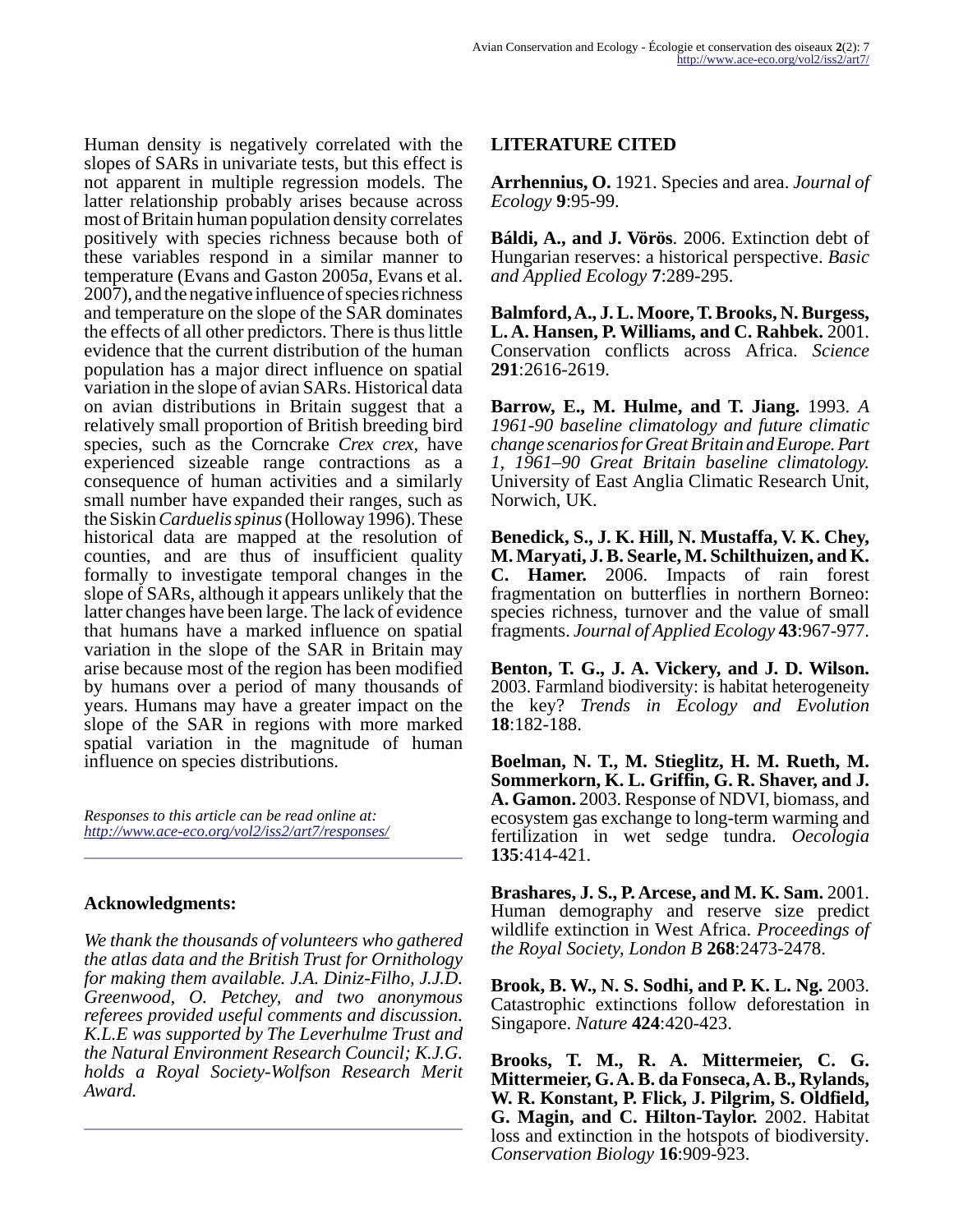**Burnham, K. P., and D. R. Anderson.** 2001. Kullback-Leibler information as a basis for strong inference in ecological studies. *Wildlife Research* **28**:111-119.

**Cam, E., J. D. Nichols, J. E. Hines, J. R. Sauer, R. Alpizar-Jara, and C. H. Flather.** 2002. Disentangling sampling and ecological explanations underlying species-area relationships. *Ecology* **83**:118-1130.

**Connor, E. F., and E. D. McCoy.** 1979. The statistics and biology of the species–area relationship. *American Naturalist* **113**:791-833.

**Cowlishaw, G.** 1999. Predicting the pattern of decline of African primate diversity: an extinction debt from historical deforestation. *Conservation Biology* **13**:1183-1193.

**Cressie, N.** 1993. *Statistics for spatial data.* Wiley, New York, New York, USA.

**Desmet, P., and R. Cowling.** 2004. Using the species-area relationship to set baseline targets for conservation. *Ecology and Society* **9**(2):11. [http://w](http://www.ecologyandsociety.org/vol9/iss2/art11/) [ww.ecologyandsociety.org/vol9/iss2/art11/.](http://www.ecologyandsociety.org/vol9/iss2/art11/)

**Diniz-Filho, J. A. F., T. F. L. V. B. Rangel, and B. A. Hawkins.** 2004. A test of multiple hypotheses for the species richness gradient of South American owls. *Oecologia* **140**:633-638.

**Drakare, S., Lennon, J. J., and H. Hillebrand.** 2006. The imprint of the geographical, evolutionary and ecological context on species–area relationships. *Ecology Letters* **9**:215-227.

**Evans, K. L., and K. J. Gaston.** 2005. People, energy and avian species richness. *Global Ecology and Biogeography* **14:**187-196.

**Evans, K. L., J. J. D. Greenwood, and K. J. Gaston.** 2005*a.* Dissecting the species–energy relationship. *Proceedings of the Royal Society, London B* **272**:2155-2163.

**Evans, K. L., P. H. Warren, and K. J. Gaston.** 2005*b.* Species-energy relationships at the macroecological scale: a review of the mechanisms. *Biological Reviews* **80**:1-25.

**Evans, K. L., B. J. van Rensburg, K. J. Gaston, and S. L. Chown.** 2006. People, species richness and human population growth. *Global Ecology and Biogeography* **15**:625-636.

**Evans, K. L., J. J. D. Greenwood, and K. J. Gaston.** 2007. The positive correlation between avian species richness and human population density in Britain is not attributable to sampling bias. *Global Ecology and Biogeography* **16**:300-304.

**Fattorini, S.** 2006. Detecting biodiversity hotspots by species-area relationships: a case study of Mediterranean beetles. *Conservation Biology* **20**:1169-1180.

**Fortin, M.-J. and M. Dale.** 2005. *Spatial analysis: a guide for ecologists.* Cambridge University Press, Cambridge.

**Fuller, R. M., G. B. Groom, and A. R. Jones.** 1994. The land-cover map of Great Britain. An automated classification of Landsat Thematic Mapper data. *Photogrammetric Engineering and Remote Sensing* **60**:553-562.

**Gaston, K. J.** 2004. Macroecology and people. *Basic and Applied Ecology* **4**:303-307.

**Gaston, K. J.** 2005. Biodiversity and extinction: species and people. *Progress in Physical Geography* **29**:239-247.

**Gaston, K. J.** 2006 Biodiversity and extinction: macroecological patterns and people. *Progress in Physical Geography* **30**:258-269.

**Gaston, K. J., and T. M. Blackburn.** 2000. *Pattern and process in macroecology.* Blackwell Science, Oxford, UK.

**Gaston, K. J., and T. M. Blackburn.** 2002. Colonisation, extinction and the range sizes of breeding birds in Britain. *Journal of Animal Ecology* **71**:390-399.

**Gaston, K. J., and T. M. Blackburn.** 2003. Macroecology and conservation biology. Pages 345-367 *in* T. M. Blackburn and K. J. Gaston, editors. *Macroecology: concepts and consequences* Blackwell Science, Oxford, UK.

**Gibbons, D. W., J. B. Reid, and R. A. Chapman.** 1993. *The new atlas of breeding birds in Britain and Ireland, 1988-1991.* T. and A. D. Poyser, London, UK.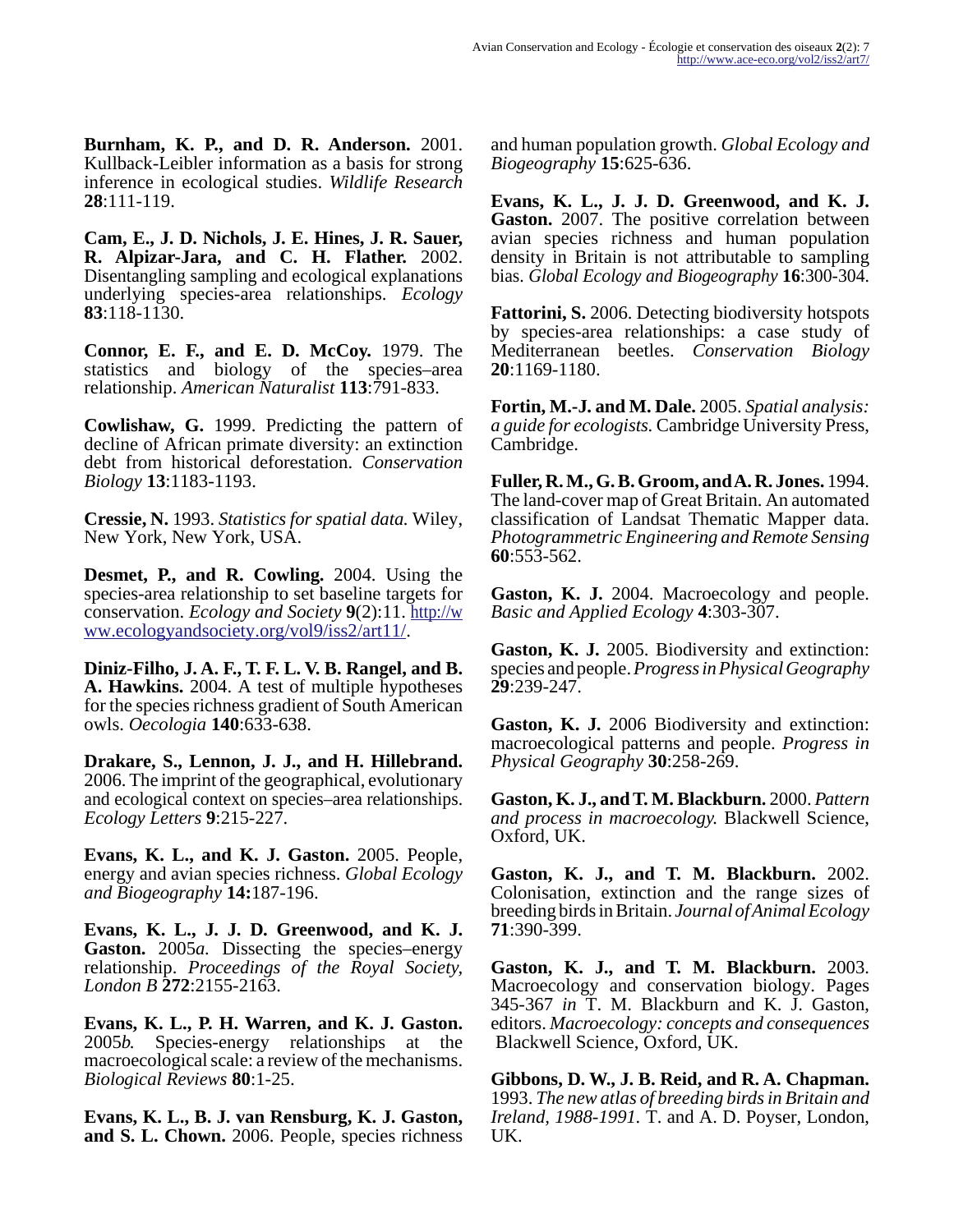**Ginzburg, L. R., and C. X. J. Jensen.** 2004. Rules of thumb for judging ecological theories. *Trends in Ecology and Evolution* **19**:121-126.

**Gleason, H. A.** 1922. On the relation between species and area. *Ecology* **3**:158-162.

**Haining, R.** 2003. *Spatial data analysis: theory and practice.* Cambridge University Press, Cambridge, UK.

**Hawkins, B. A., R. Field, H. V. Cornell, D. J. Currie, J-F. Guégan, D. M. Kaufman, J. T. Kerr, G. G. Mittelbach, T. Oberdorff, E. M. O'Brien, E. E. Porter, and J. R. G. Turner.** 2003. Energy, water and broad-scale geographic patterns of species richness. *Ecology* **84**:3105-3117.

**Hobohm, C.** 2003. Characterization and ranking of biodiversity hotspots: centres of species richness and endemism. *Biodiversity and Conservation* **12**:279-287.

**Holloway, S.** 1996. *The historical atlas of breeding birds in Britain and Ireland, 1875-1900.* T. and A. D. Poyser, London, UK.

**Holt, R. D.** 1993. Ecology at the meso-scale: the influence of regional processes on local communities. Pages 77-88 *in* R. E. Ricklefs and D. Schluter, editors. *Species diversity in ecological communities, historical and geographical perspectives.* University of Chicago, Chicago, Illinois, USA.

**Johnson, J. B., and K. S. Omland.** 2004. Model selection in ecology and evolution. *Trends in Ecology and Evolution* **18**:101-108.

**Kerr, J. T., and M. Ostrovsky.** 2003. From space to species, ecological applications for remote sensing. *Trends in Ecology and Evolution* **18**:299-305.

**Kinzig, A. P., and J. Harte.** 2000. Implications of endemics-area relationships for estimates of species extinctions. *Ecology* **81**:3305-3311.

**Legendre, P.** 1993. Spatial autocorrelation, trouble or new paradigm? *Ecology* **74**:1659-1673.

**Legendre, P., M. R. T. Dale, M. J. Fortin, J. Gurevitch, M. Hohn, and D. Myers.** 2002. The consequences of spatial structure for design and analysis of ecological field surveys. *Ecography* **25** :601-615.

**Leitner, W. A., and M. L. Rosenzweig.** 1997. Nested species-area curves and stochastic sampling: a new theory. *Oikos* **79**:503-512.

**Lennon, J. J.** 2000. Red-shifts and red herrings in geographical ecology. *Ecography* **23**:101-113.

**Lennon, J. J., J. J. D. Greenwood, and J. R. G. Turner.** 2000. Bird diversity and environmental gradients in Britain: a test of the species-energy hypothesis. *Journal of Animal Ecology* **69**:581-598.

**Lennon, J. J., P. Koleff, J. J. D. Greenwood, and K. J. Gaston.** 2001. The geographical structure of British bird distributions: diversity, spatial turnover and scale. *Journal of Animal Ecology* **70**:966-979.

Lewis, O. T. 2006. Climate change, species-area curves and the extinction crisis. *Philosophical Transactions of the Royal Society of London* B. **361**:163-171.

**Littell, R. C., G. A. Milliken, W. W. Stroup, and R. D. Wolfinger.** 1996. *SAS® System for mixed models.* SAS Institute Inc., Cary, North Carolina.

**Lockwood, J., T. M. Brooks, and M. L. McKinney.** 2000. Taxonomic homogenization of the global avifauna. *Animal Conservation* **3**:27-35.

**Luck, G. W., T. H. Ricketts, G. C. Daily, and M. Imhoff.** 2004. Alleviating spatial conflict between people and biodiversity. *Proceedings of the National Academy of Science, USA* **101**:182-186.

**Ludwig, J. A., and J. F. Reynolds.** 1988. *Statistical Ecology.* John Wiley and Sons, New York, New York, USA.

**Ma, M., T. Sanna, and J. Helenius.** 2002. Revisiting the species–area relationship in a seminatural habitat: floral richness in agricultural buffer zones in Finland. *Agriculture, Ecosystems and Environment* **89**:137-148.

**Malcolm, J. R., C. R. Liu, R. P. Neilson, L. Hansen, and L. Hannah.** 2006. Global warming and extinctions of endemic species from biodiversity hotspots. *Conservation Biology* **20:**538-548.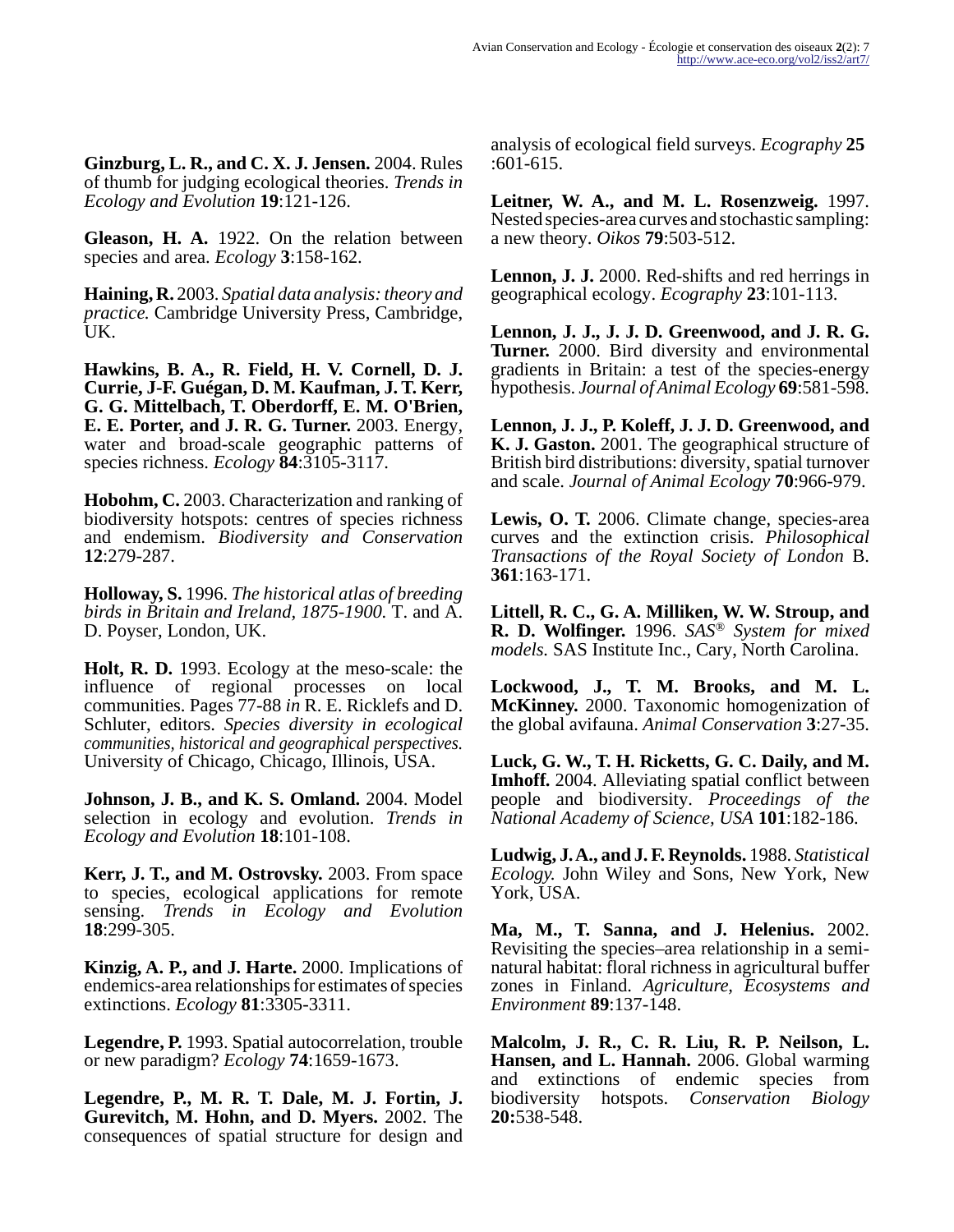**Martin, D., and N. Tate.** 1997. *Surpop V2.0, introduction.* Census Dissemination Unit, University of Manchester, Manchester, UK. Available online at: [http://www.census.ac.uk/cdu/surpop.](http://www.census.ac.uk/cdu/surpop)

**McKinney, M. L.** 2005. Urbanisation as a major cause of biotic homogenization. *Biological Conservation* **127**:247-260.

**Moody, A.** 2000. Analysis of plant species diversity with respect to island characteristics on the Channel Islands, California. *Journal of Biogeography* **27**:711-723.

**Preston, F. W.** 1960. Time and space and the variation of species. *Ecology* **41**:611-627.

**Pyšek, P.** 1998. Alien and native species in central European urban flora: a quantitative comparison. *Journal of Biogeography* **25**:155-163.

**Ricklefs, R. E., and I. J. Lovette.** 1999. The roles of island area per se and habitat diversity in the species-area relationships of four Lesser Antillean faunal groups. *Journal of Animal Ecology* **68**:1142-1160.

**Rodríguez, P., and H. T. Arita.** 2004. Beta diversity and latitude in North American mammals: testing the hypothesis of covariation. *Ecography* **27**:547-556.

**Rosenzweig, M. L.** 1995. *Species diversity in space and time.* Cambridge University Press, Cambridge, UK.

**Santos, T., J. L. Telleria, M. Diaz, and R. Carbonell.** 2006. Evaluating the benefits of CAP reforms: can afforestations restore bird diversity in Mediterranean Spain? *Basic and Applied Ecology* **7**:483-495.

**Seabloom, E. W., A. P. Dobson, and D. M. Stoms.** 2002. Extinction rates under non-random patterns of habitat loss. *Proceedings of the National Academy of Sciences, USA* **99**:11229-11234.

**Šizling, A. L., and D. Storch.** 2004. Power-law species–area relationships and self-similar species distributions within finite areas. *Ecology Letters* **7**:60-68.

**Storch, D., A. L. Šizling, and K. J. Gaston.** 2003. Geometry of the species-area relationship in central European birds: testing the mechanism. *Journal of Animal Ecology* **72**:509-519.

**Storch, D., K. L. Evans, and K. J. Gaston.** 2005. The species-area-energy relationship. *Ecology Letters* **8**:487-492.

**Sugihara, G.** 1981.  $S = CA^z$ , *z* congruent to  $\frac{1}{4}$  reply. *American Naturalist* **117**:790-793.

**Thomas, C. D., A. Cameron, R. E. Green, M. Bakkenes, L. J. Beaumont, Y. C. Collingham, B. F. N. Erasmus, M. F. de Siqueira, A. Grainger, L. Hannah, L. Hughes, B. Huntley, A. S. van Jaarsveld, G. F. Midgley, L. Miles, M. A. Ortega-Huerta, A. T. Peterson, O. L. Phillips, and S. E. Williams.** 2004. Extinction risk from climate change. *Nature* **427**:145-148.

**Thrush, S. F., J. S. Gray, J. E. Hewitt, and K. I. Ugland.** 2006. Predicting the effects of habitat homogenization on marine biodiversity. *Ecological Applications* **16**:1636-1642.

**Tjørve, E.** 2003. Shapes and functions of speciesarea curves: a review of possible models. *Journal of Biogeography* **30**:827-835.

**Triantis, K. A., M. Mylonas, K. Lika, and K. Vardinoyannis.** 2003. A model for the speciesarea-habitat relationship. *Journal of Biogeography* **30**:19-27.

**Turner, W. R., and E. Tjørve.** 2005. Scaledependence in species–area relationships. *Ecography* **28**:721-730.

**van Gemerden, B. S., R. S. Etienne, H. Olff, P. W .F .M. Hommel, and F. van Langevelde.** 2005. Reconciling methodologically different biodiversity assessments. *Ecological Applications* **15**:1747-1760.

**Veech J. A.** 2000. Choice of species-area function affects identification of hotspots. *Conservation Biology* **14**:140-147.

**Watling, J. I., and M. A. Donnelly.** 2006. Fragments as islands: a synthesis of faunal responses to habitat patchiness. *Conservation Biology* **20**:1016-1025.

**Werner, U., and J. Buszko.** 2005. Detecting biodiversity hotspots using species-area and endemics–area relationships: the case of butterflies.